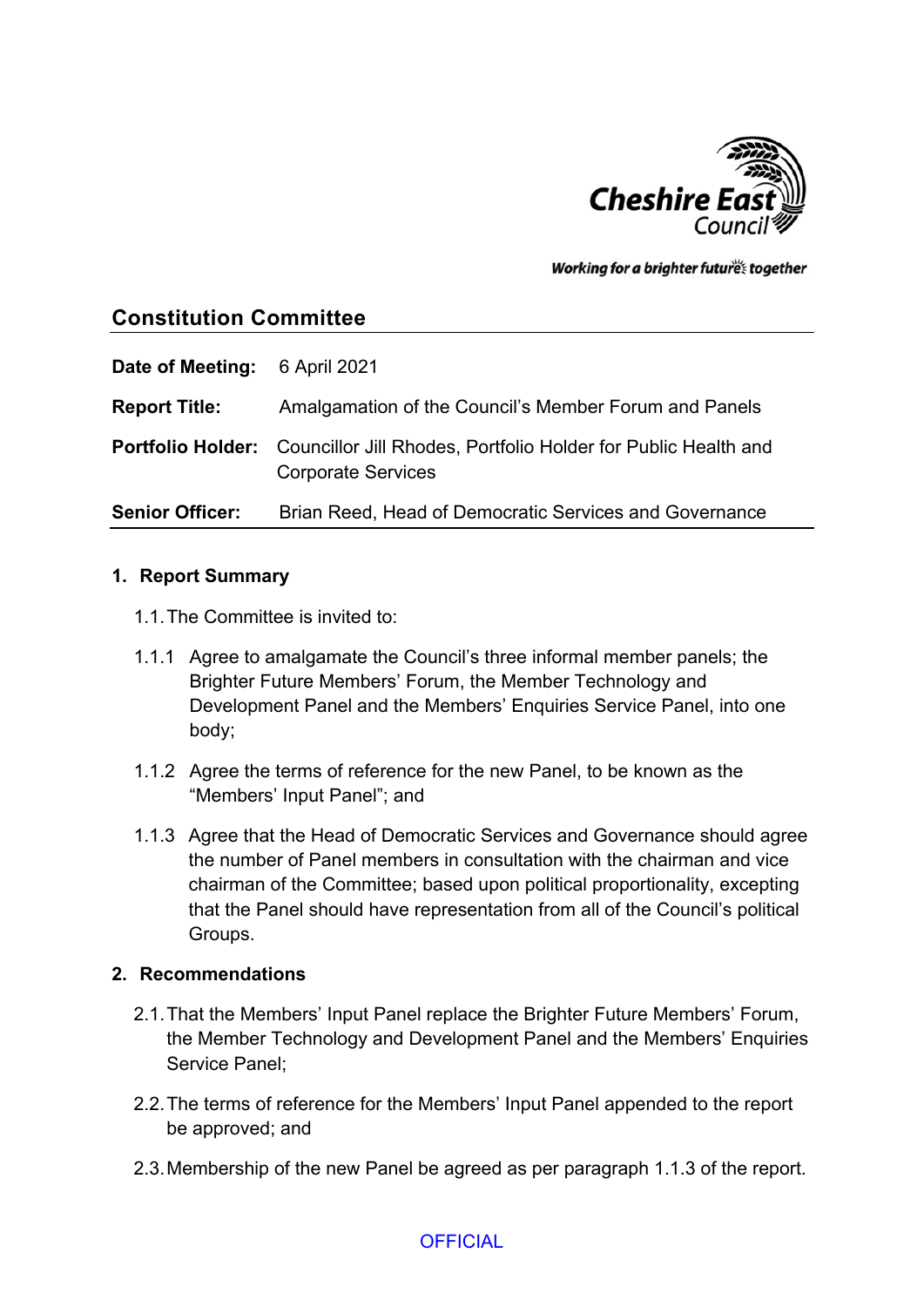## **3. Reasons for Recommendation**

3.1.The merger of the three existing panels will create efficiencies, avoid duplication, and will promote a more holistic approach to the support provided to Members.

## **4. Background**

- 4.1.Cheshire East Council currently has the following informal member bodies;
	- the Brighter Future Members' Forum, established to provide a political steer and joint advocacy of the Brighter Future Transformation Programme objectives;
	- the Member Technology and Development Panel, which considers Councillors' needs in respect of their IT and personal development; and
	- the Members' Enquiries Service Panel, which monitors the operational aspects of the Members' Enquiries Service, and suggests improvements to the service.
- 4.2.Over the last twelve months, the work of the three bodies has begun to overlap and potentially, will overlap with the role of the new service committees post May 2021.

## **The Proposal**

- 4.3.The Brighter Future Members' Forum discussed a proposal to amalgamate the Forum and the existing Panels into one body in May and November 2020. The Forum agreed to the merger, in principle, provided that the cultural role of the Forum was not diminished.
- 4.4.In November, the Forum indicated that it wished to hear the views of the chairman and members of the other Panels and the Corporate Overview and Scrutiny Committee, before reaching a conclusion. A meeting between the three chairmen took place on 17 December 2020, who were in support of the proposal. The Corporate Overview and Scrutiny Committee also considered the proposal on 7 January 2021 and made the following recommendations:
	- that the amalgamation of the three panels be supported;

 in relation to the proposed workstreams of culture, ICT, members' enquiries, community engagement and governance; a sixth workstream of risk management be added;

 the minutes of the amalgamated panel be circulated to all members of the Council; and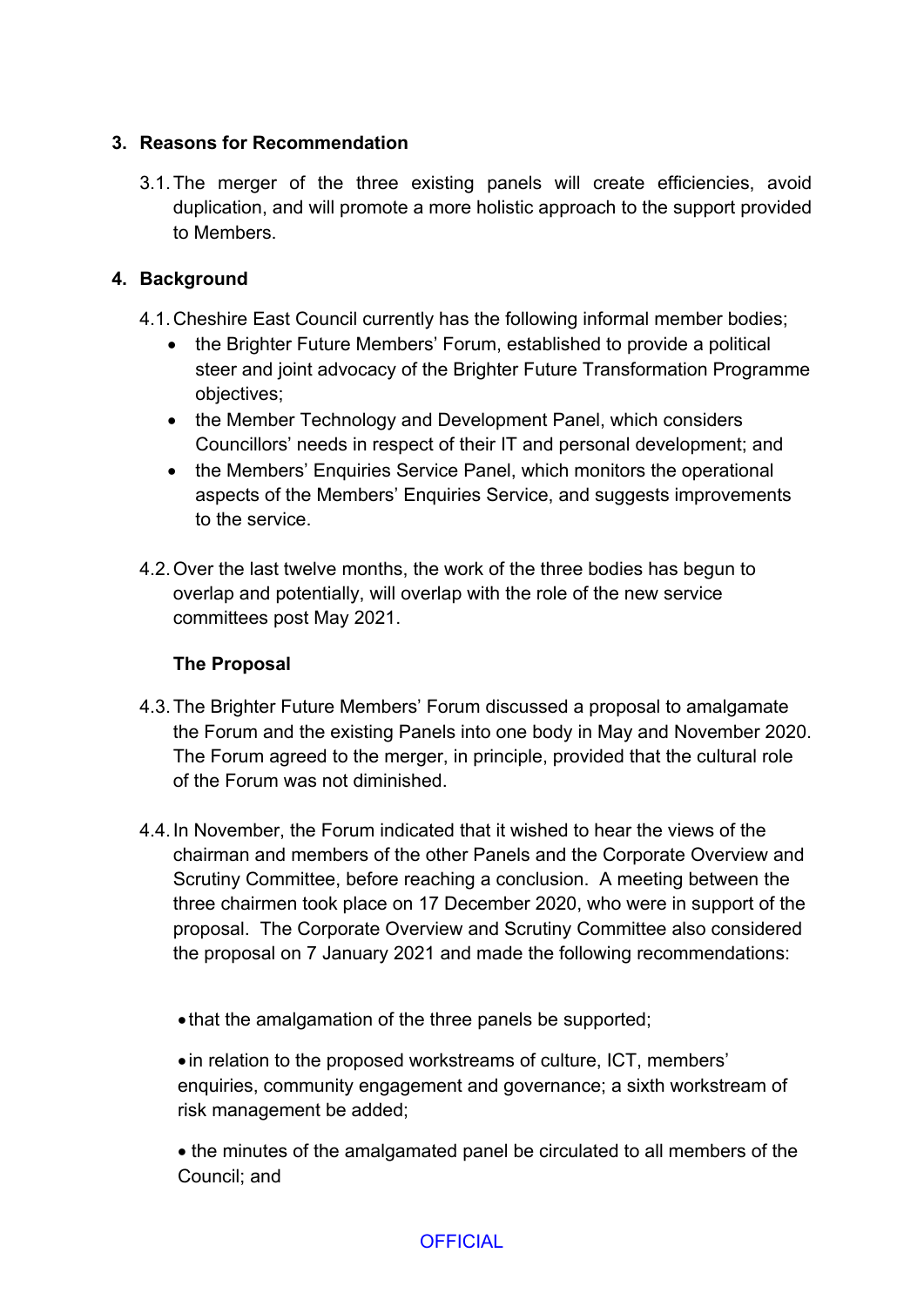- the amalgamated panel be formalised by the Constitution Committee.
- 4.5 The Forum considered the proposal again at its meeting on 9 February 2021, having regard to the Scrutiny Committee's feedback and its recommendations. The Forum confirmed its support for the merger.
- 4.6 It was agreed that the primary role of the new body would be to focus on how Councillors engage with the Council (in line with the work streams set out in its terms of reference), and to help and advise the Council to support Members in the operational aspects of being a Councillor.
- 4.7 As the Panel would have no decision making powers, it was requested and agreed that appropriate wording be added to the terms of reference to provide a clear pathway for referring matters requiring a decision to the appropriate decision-making body of the Council.
- 4.8To promote the work of the Panel and inform Members of its discussions, it was agreed that a mechanism would be put in place to raise awareness of the Panel's work programme so that Members could feed in their views. The actions and recommendations arising from its meetings would also be circulated to Councillors.

#### **5. Implications of the Recommendations**

#### 5.1.**Legal Implications**

5.1.1. The new Panel will continue to be non-decision making, with recommendations submitted to the appropriate decision-making body.

#### 5.2.**Finance Implications**

5.2.1. Efficiency savings can be achieved by reducing the number of meetings held.

#### 5.3.**Policy Implications**

5.3.1. None identified.

#### 5.4.**Equality Implications**

5.4.1. None identified.

#### 5.5. **Human Resources Implications**

5.5.1. None identified.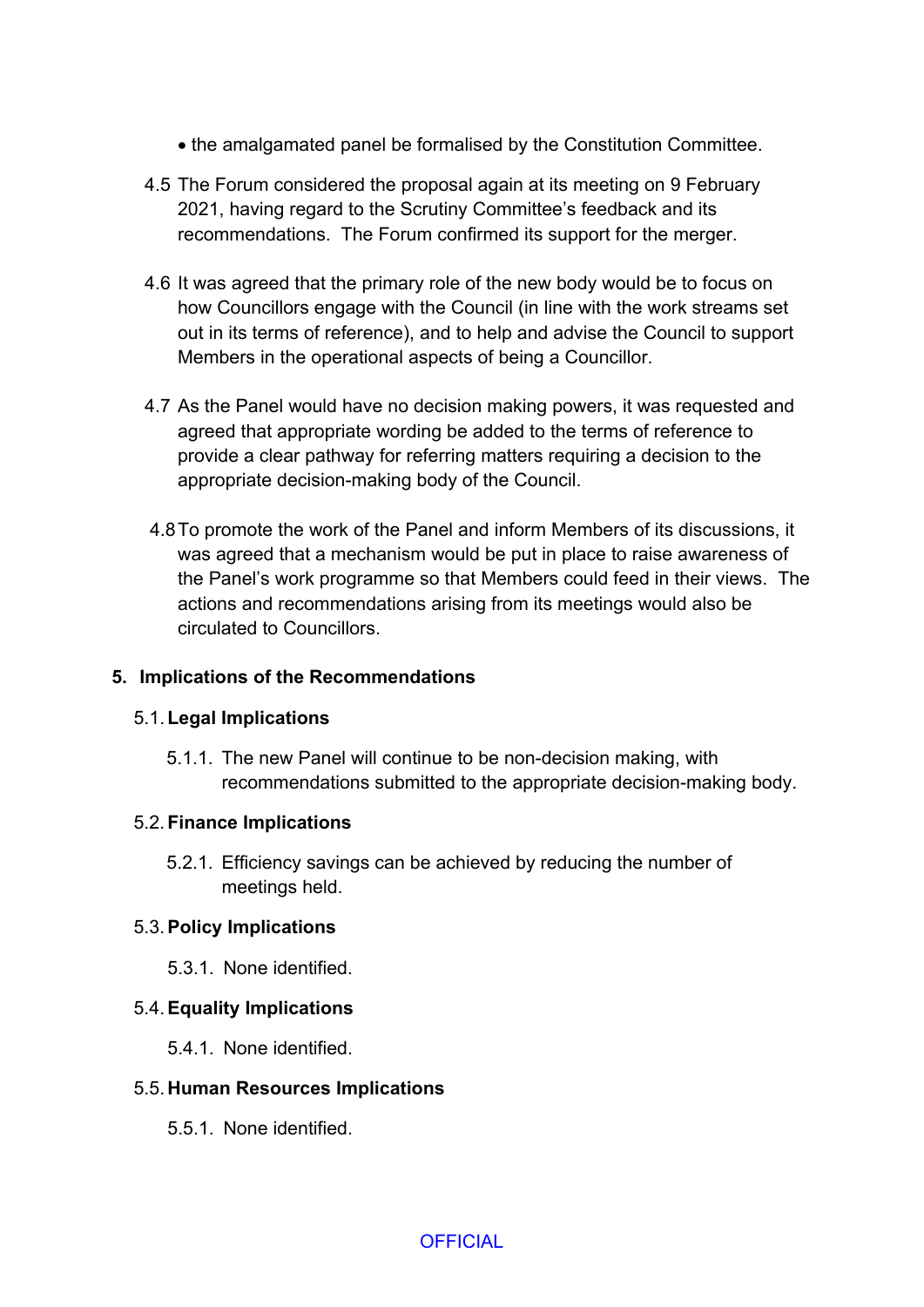## 5.6. **Risk Management Implications**

5.6.1. Adding a sixth workstream of risk management will enable the Panel to identify, manage and mitigate those risks which may impact on the delivery of its own objectives and outputs.

## 5.7. **Rural Communities Implications**

5.7.1. There are no direct implications for rural communities.

## 5.8. **Implications for Children & Young People/Cared for Children**

5.8.1. There are no direct implications for children and young people.

## 5.9.**Public Health Implications**

5.9.1. There are no direct implications for public health.

## 5.10. **Climate Change Implications**

5.10.1. A reduction in the number of meetings will help the Council to reduce its carbon footprint and achieve environmental sustainability by reducing energy consumption.

## **6. Ward Members Affected**

6.1. Implications are borough wide.

# **7. Consultation & Engagement**

7.1.Reports on the proposed merger have been shared with the Chairs and membership of the Brighter Future Members' Forum; Member Technology and Development Panel; Members' Enquiries Service Panel and Corporate Overview and Scrutiny Committee.

## **8. Access to Information**

8.1.The terms of reference for the Brighter Future Members' Forum, the Member Technology and Development Panel and the Members' Enquiries Service Panel have been considered as part of the report.

# **9. Appendices**

9.1.Appendix A, draft Terms of Reference, Members' Input Panel.

## **10.Contact Information**

10.1. Any questions relating to this report should be directed to the following officer: